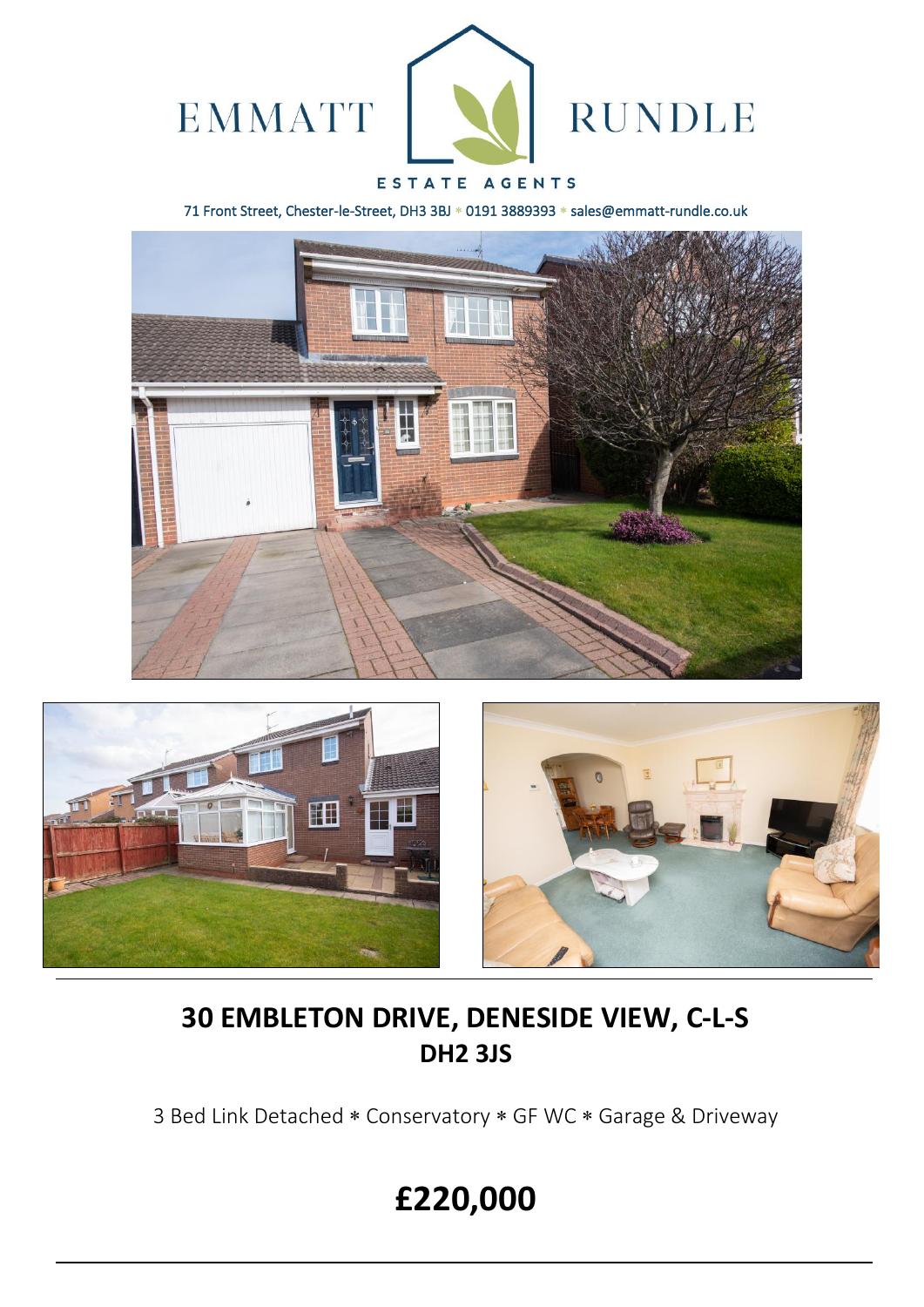## DESCRIPTION

A three bedroom link detached house in this sought-after area providing easy access to shops, schools and local amenities. The property has been well maintained by the vendor and has many attractive features including additional ground floor WC, UPVC conservatory, kitchen with integrated oven & hob, utility room, attached garage, driveway, together with lawned gardens to front & rear. There is the benefit of gas central heating via combi boiler and UPVC double glazing throughout.

TENURE - Freehold

## DIRECTIONS

From the south end of Front Street take the fourth exit at the roundabout, turn left at the next roundabout onto West Lane, continue on this road over two mini roundabouts, pass the Whitehills pub then at the second roundabout take the first exit, take the second left onto Embleton Drive and the property is on the left-hand side.

## GROUND FLOOR



ENTRANCE HALL **ENTRANCE** HALL **COMPOSITE DOMESTIC COMPOSITE door**, radiator

CLOAKROOM WC, hand basin, radiator

LOUNGE 13'11"(4.24m) x 13' (3.96m) Feature fireplace & fire, vertical blinds, radiator

## THROUGH DINING ROOM

9'8" (2.95m) x 7'8" (2.34m) Radiator, French doors to conservatory





**CONSERVATORY** 

12'6"(3.81m) x 7'10"(2.39m) Laminate flooring, vertical blinds, panel radiator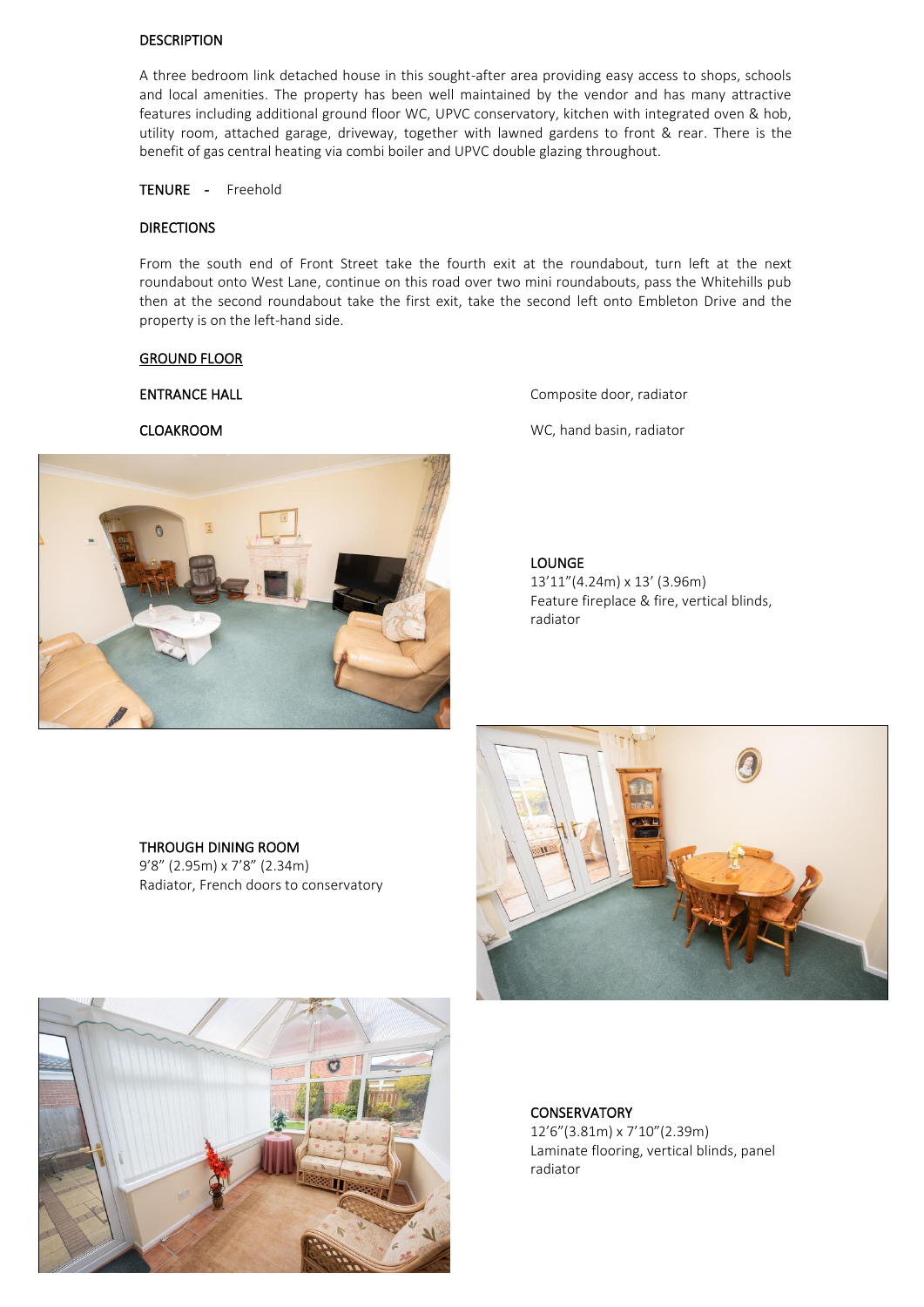## KITCHEN

9'6"(2.9m) x 8'1"(2.46m)

A range of wall & base units with co-ordinating worksurfaces, 1½ bowl sink unit in white, mixer tap, integrated gas hob & electric oven, cooker hood, larder cupboard, tiled splashbacks, vertical blind, radiator





## UTILITY ROOM

Wall & base units, stainless steel sink unit, plumbed for washer, radiator, UPVC door to rear

## FIRST FLOOR

BEDROOM 1 10'10" (3.30m) x 8'9" (2.67m) Mirrored wardrobes, radiator





BEDROOM 2 8'11"(2.72m) x 8'10"(2.69m) Full wall fitted wardrobes, radiator